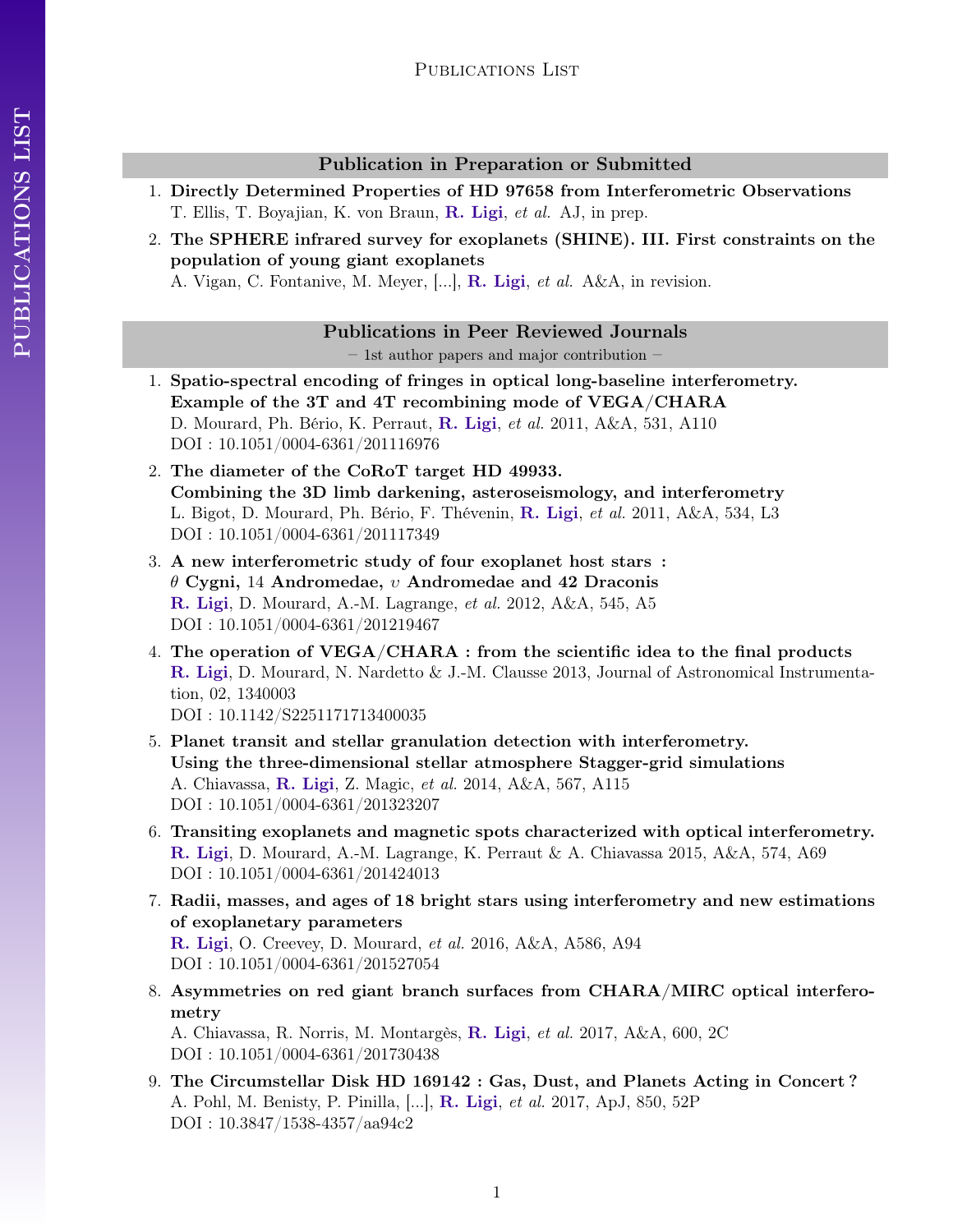- 10. Investigation of the inner structures around HD 169142 with VLT/SPHERE R. Ligi, A. Vigan, R. Gratton, et al. 2018, MNRAS, 473, 1774L DOI : 10.1093/mnras/stx2318
- 11. Mass, Radius, and Composition of the Transiting Planet 55 Cnc e : Using Interferometry and Correlations A. Crida, R. Ligi, C. Dorn & Y. Lebreton 2018, ApJ, 860, 122 DOI : 10.3847/1538-4357/aabfe4
- 12. Mass, Radius, and Composition of the Transiting Planet 55 Cnc e : Using Interferometry and Correlations – A Quick Update A. Crida, R. Ligi, C. Dorn, F. Borsa & Y. Lebreton 2018, RNAAS, 2, 172 DOI : 10.3847/2515-5172/aae1f6
- 13. The GJ 504 system revisited. Combining interferometric, radial velocity, and high contrast imaging data M. Bonnefoy, K. Perraut, A.-M. Lagrange, [...], R. Ligi, et al. 2018, A&A, 618A, 63B DOI : 10.1051/0004-6361/201832942
- 14. K2 Targets Observed with SPHERE/VLT : An M4-7 Dwarf Companion Resolved around EPIC 206011496 R. Ligi, O. Demangeon, S. Barros, et al. 2018, AJ, 156, 182L DOI : 10.3847/1538-3881/aadc69
- 15. K2-265 b : a transiting rocky super-Earth K. Lam, A. Santerne, S.G Sousa, [...], R. Ligi, et al. 2018, A&A, 620, 77L DOI : 10.1051/0004-6361/201834073
- 16. Blobs, spiral arms, and a possible planet around HD 169142 R. Gratton, R. Ligi, E. Sissa et al. 2019, A&A, 623, A140 DOI : 10.1051/0004-6361/201834760
- 17. Determining mass limits around HD 163296 through SPHERE direct imaging data D. Mesa, M. Langlois, A. Garufi, [...], R. Ligi, et al. 2019, MNRAS, 488, 37M DOI : 10.1093/mnras/stz1662
- 18. From the stellar properties of HD 219134 to the internal compositions of its transiting exoplanets

R. Ligi, C. Dorn, A. Crida, et al. 2019, A&A, 631A, 92L DOI : 10.1051/0004-6361/201936259

# Publications in Peer Reviewed Journals

– Minor contribution –

- 1. Chromosphere of K giant stars. Geometrical extent and spatial structure detection Ph. Bério, T. Merle, F. Thévenin, [...], R. Ligi, et al. 2011, A&A, 535, A59 DOI : 10.1051/0004-6361/201117479
- 2. A high angular and spectral resolution view into the hidden companion of  $\epsilon$  Aurigae D. Mourard, P. Harmanec, R. Stencel, [...], R. Ligi, et al. 2012, A&A, 544, A91 DOI : 10.1051/0004-6361/201219218
- 3. Spectrally resolved interferometric observations of  $\alpha$  Cephei and physical modeling of fast rotating stars

O. Delaa, J. Zorec, A. Domiciano de Souza, [...], R. Ligi, et al. 2013, A&A, 555, A100 DOI : 10.1051/0004-6361/201220689

4. Improving the surface brightness-color relation for early-type stars using optical interferometry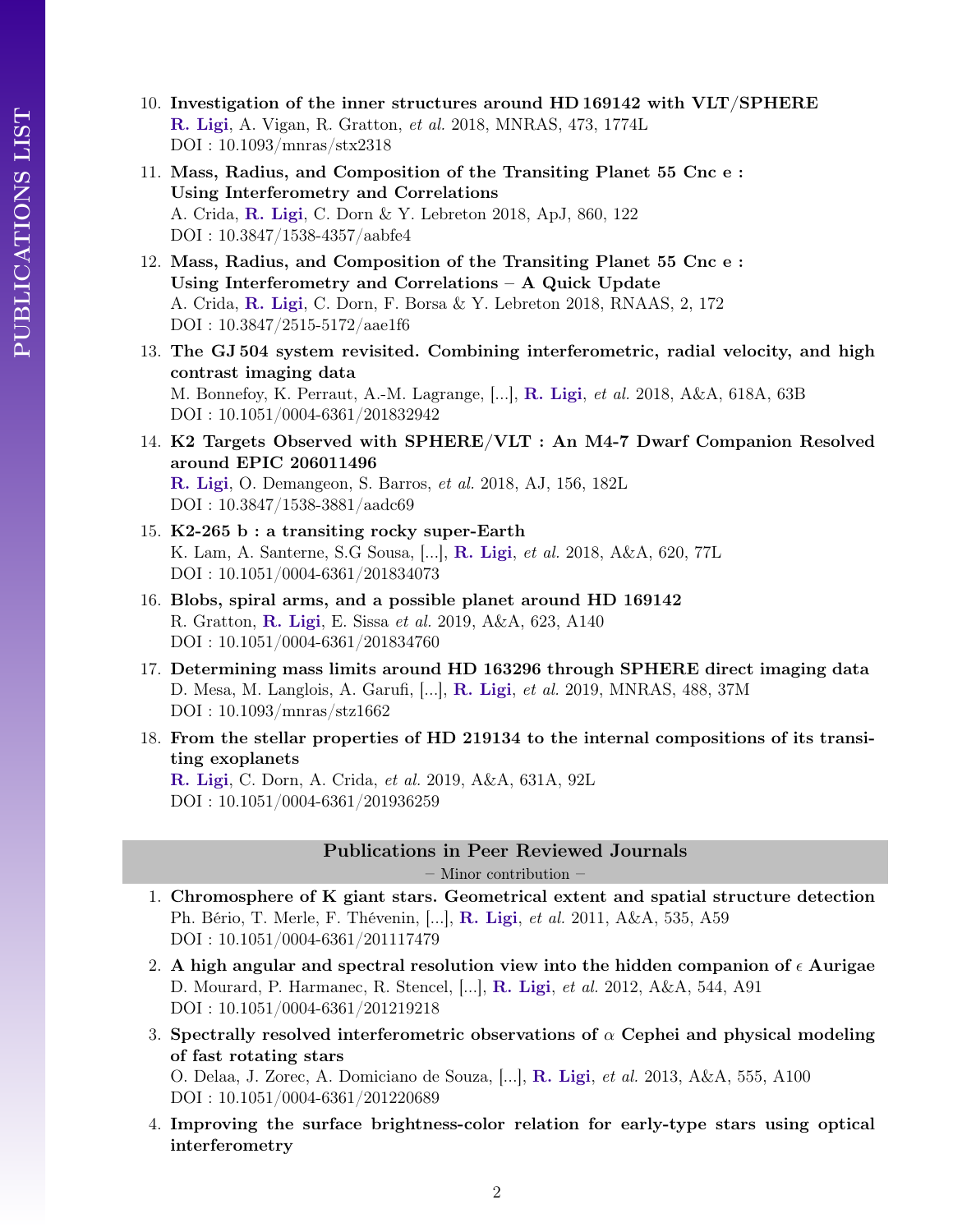M. Challouf, N. Nardetto, D. Mourard, [...], R. Ligi, et al. 2014, A&A, 570, A104 DOI : 10.1051/0004-6361/201423772

- 5. Spectral and spatial imaging of the Be+sdO binary  $\phi$  Persei D. Mourard, J. D. Monnier, A. Meilland, [...], R. Ligi, et al. 2015, A&A, 577, A51 DOI : 10.1051/0004-6361/201425141
- 6. VEGA/CHARA interferometric observations of Cepheids. I A resolved structure around the proto-type classical Cepheid  $\delta$  Cep in the visible spectral range N. Nardetto, A. Mérand, D. Mourard, [...], R. Ligi, et al. 2016, A&A, 593, A45. DOI : 10.1051/0004-6361/201528005
- 7. A disk wind in AB Aurigae traced with  $H_{\alpha}$  interferometry K. Perraut, C. Dougados, G.H.R.A. Lima, M. Benisty, D. Mourard, R. Ligi, et al. 2016, A&A, 596, A17. DOI : 10.1051/0004-6361/201628931
- 8. Resolving the Planet-hosting Inner Regions of the LkCa 15 Disk C. Thalmann, M. Janson, A. Garufi, [...], R. Ligi, et al. 2016, ApJL, 828, L17 DOI : 10.3847/2041-8205/828/2/L17
- 9. Flattening and surface-brightness of the fast-rotating star  $\delta$  Persei with the visible VEGA/CHARA interferometer

- 10. Discovery of a warm, dusty giant planet around HIP 65426 G. Chauvin, S. Desidera, A.-M. Lagrange, [...], R. Ligi, et al. 2017, A&A, 605L, 9C DOI : 10.1051/0004-6361/201731152
- 11. Precise masses for the transiting planetary system HD 106315 with HARPS S. C. C. Barros, H. Gosselin, J. Lillo-Box, [...], R. Ligi, et al. 2017, A&A, 608A, 25B DOI : 10.1051/0004-6361/201731276
- 12. Orbiting a binary. SPHERE characterisation of the HD 284149 system M. Bonavita, V. D'Orazi, D. Mesa, [...], R. Ligi, et al. 2017, A&A, 608A, 106B DOI : 10.1051/0004-6361/201731003
- 13. Dynamical models to explain observations with SPHERE in planetary systems with double debris belts C. Lazzoni, S. Desidera, F. Marzari, [...], R. Ligi, et al. 2018, A&A, 611, 43L DOI : 10.1051/0004-6361/201731426
- 14. An Earth-sized exoplanet with a Mercury-like composition A. Santerne, B. Brugger, D. J. Armstrong, [...], R. Ligi, et al. 2018, Nature Astronomy, 2, 393S DOI : 10.1038/s41550-018-0420-5
- 15. First scattered light detection of a nearly edge on circumstellar disk around the T Tauri star RY Lup M. Langlois, A. Pohl, A.-M. Lagrange, [...], R. Ligi, et al. 2018, A&A, 614, 88L DOI : 10.1051/0004-6361/201731624
- 16. Discovery of a brown dwarf companion to the star HIP 64892 A. Cheetham, M. Bonnefoy, S. Desidera, [...], R. Ligi, et al. 2018, A&A, 615, 160C DOI : 10.1051/0004-6361/201832650
- 17. VLT/SPHERE astrometric confirmation and orbital analysis of the brown dwarf companion HR 2562 B A.-L. Maire, L. Rodet, C. Lazzoni, [...], R. Ligi, et al. 2018, A&A, 615, 177M DOI : 10.1051/0004-6361/201732476

M. Challouf, N. Nardetto, A. Domiciano da Souza, [...], R. Ligi, et al. 2017, A&A, 604A, 51C DOI : 10.1051/0004-6361/201629934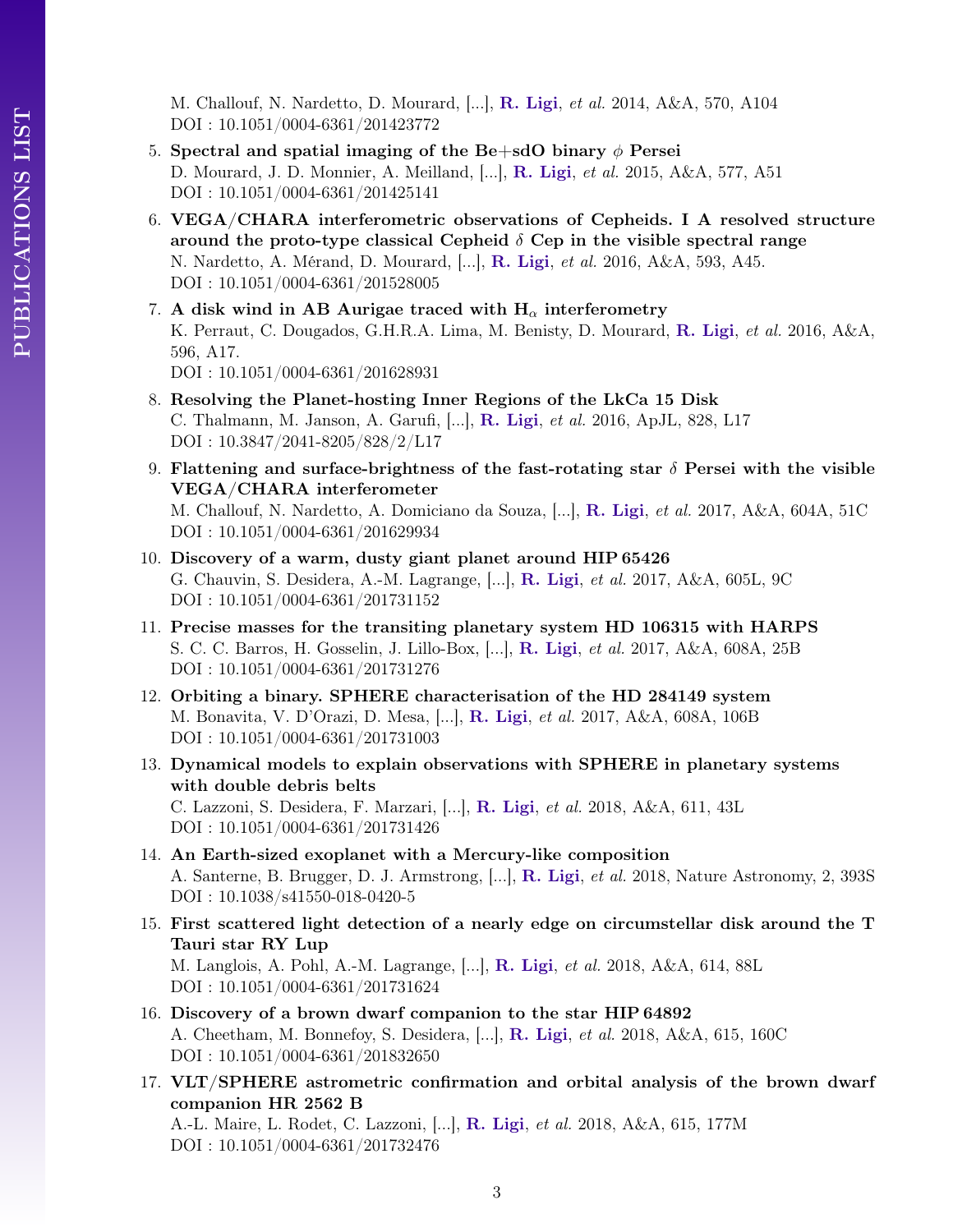- PUBLICATIONS LIST PUBLICATIONS LIST
- 18. Resolving faint structures in the debris disk around TWA 7. Tentative detections of an outer belt, a spiral arm, and a dusty cloud J. Olofsson, R. G. van Holstein, A. Boccaletti, [...], R. Ligi, et al. 2018, A&A, 617, 109O

DOI : 10.1051/0004-6361/201832583

19. Orbital and atmospheric characterization of the planet within the gap of the PDS 70 transition disk

A. Müller, M. Keppler, Th. Henning, [...], R. Ligi, et al. 2018, A&A, 617, 2L DOI : 10.1051/0004-6361/201833584

- 20. Dynamical masses of M-dwarf binaries in young moving groups. I. The case of TWA 22 and GJ 2060 L. Rodet, M. Bonnefoy, S. Durkan, [...], R. Ligi, et al. 2018, A&A, 618, 23R DOI : 10.1051/0004-6361/201832924
- 21. High-contrast study of the candidate planets and protoplanetary disk around HD 100546 E. Sissa, R. Gratton, A. Garufi, [...], R. Ligi, et al. 2018, A&A, 619, 160S DOI : 10.1051/0004-6361/201732332
- 22. Post conjunction detection of  $\beta$  Pictoris b with VLT/SPHERE A.-M. Lagrange, A. Boccaletti, M. Langlois, [...], R. Ligi, et al. 2019, A&A, 621, L8 DOI : 10.1051/0004-6361/201834302
- 23. Exploring the R CrA environment with SPHERE. Discovery of a new stellar companion

D. Mesa, M. Bonnefoy, R. Gratton, [...], R. Ligi, et al. 2019, A&A, 624, 4M DOI : 10.1051/0004-6361/201834682

- 24. Constraining the properties of HD 206893 B. A combination of radial velocity, direct imaging, and astrometry data A. Grandjean, A.-M. Lagrange, H. Beust, [...], R. Ligi, et al. 2019, A&A, 627, 9G DOI : 10.1051/0004-6361/201935044
- 25. Constraining the properties of HD 206893 B. A combination of radial velocity, direct imaging, and astrometry data (Corrigendum) A. Grandjean, A.-M. Lagrange, H. Beust, [...], R. Ligi, et al. 2019, A&A, 629, 1G DOI : 10.1051/0004-6361/201935044e
- 26. The GAPS Programme with HARPS-N at TNG. XIX. Atmospheric Rossiter-McLaughlin effect and improved parameters of KELT-9b F. Borsa, M. Rainer, A. S. Bonomo, [...], R. Ligi, et al. 2019, A&A, 631, 34B DOI : 10.1051/0004-6361/201935718
- 27. VLT/SPHERE exploration of the young multiplanetary system PDS70 D. Mesa, M. Keppler, F. Cantalloube, [...], R. Ligi, et al. 2019, A&A, 632, 25M DOI : 10.1051/0004-6361/201936764
- 28. Visible and near-infrared spectro-interferometric analysis of the edge-on Be star  $o$ Aquarii E. S. G de Almeida, A. Meilland, a. Domiciano de Souza, [...], R. Ligi, et al. 2020, A&A, 636, 110A DOI : 10.1051/0004-6361/201936039
- 29. Searching for the near infrared counterpart of Proxima  $c$  using multi-epoch highcontrast SPHERE data at VLT R. Gratton, A. Zurlo, H. le coroller, [...], R. Ligi, et al. A&A, 638A, 120G DOI : 10.1051/0004-6361/202037594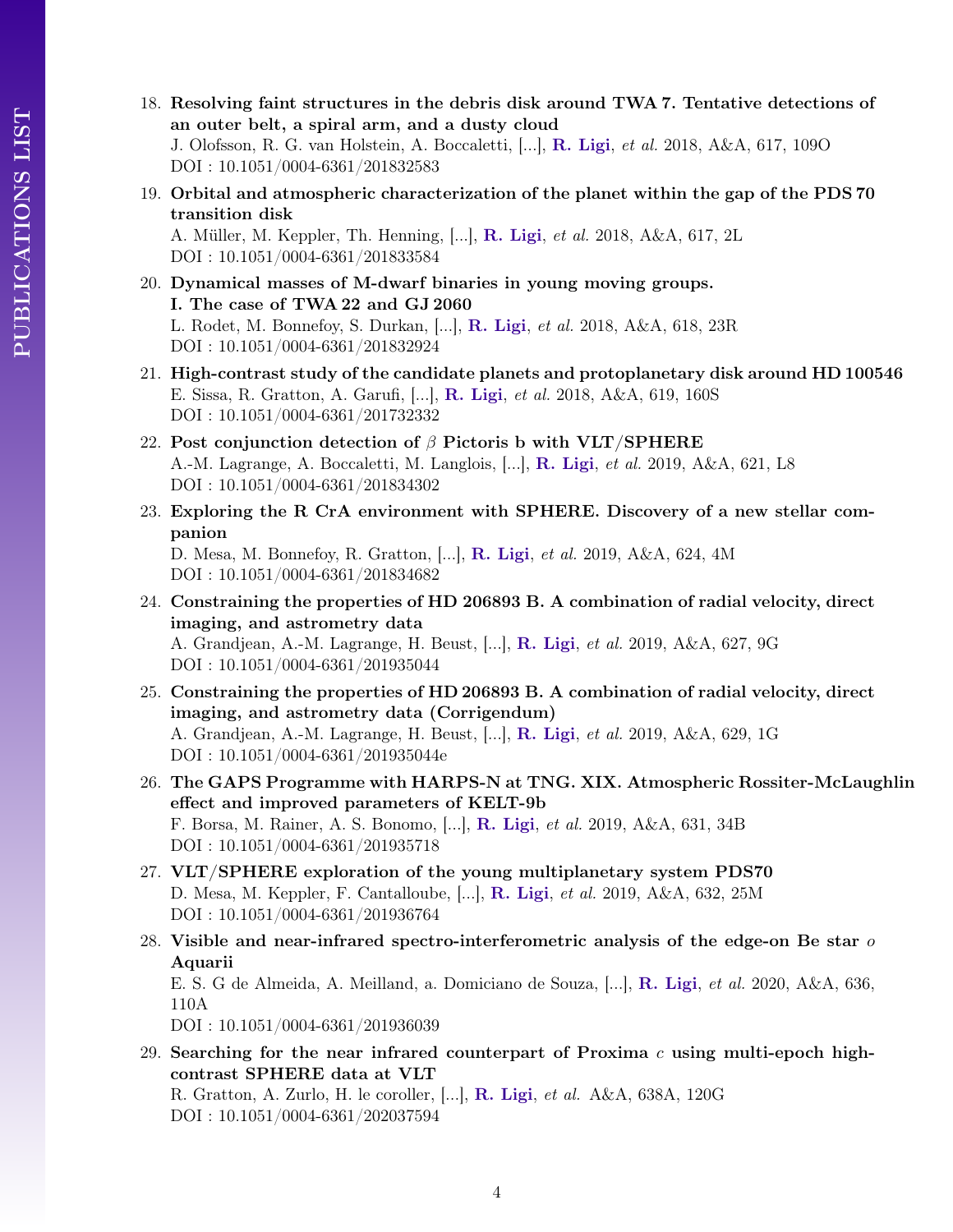- 30. K-Stacker, an algorithm to hack the orbital parameters of planets hidden in highcontrast imaging. First application to VLT/SPHERE multi-epoch observations H. Le Coroller, M. Nowak, P. Delorme, [...], R. Ligi, et al. accepted in A&A, eprint arXiv :2004.12878
- 31. Orbital and spectral characterization of the benchmark T-type brown dwarf HD 19467B A.-L. Maire, K. Molaverdikhani, S. Desidera, [...], R. Ligi, et al. accepted in A&A, eprint arXiv :2005.10312.
- 32. Closing the loop : revealing the physics of Asymptotic Giant Branch with Gaia measurement uncertainties

A. Chiavassa, K. Kravchenko, F. Millour, [...], R. Ligi, et al. accepted in A&A, eprint arXiv :2006.07318.

33. Calibrating the surface brightness - color relation for late type red giants stars in the visible domain using VEGA/CHARA interferometric observations N. Nardetto, A. Salsi, D. Mourard, [...], R. Ligi, et al. accepted in A&A, eprint arXiv :2006.16609.

### Press Release

1. Un protopianeta fa capolino tra nubi di polvere ? R. Gratton, R. Ligi, et al. 2019, Media INAF, Janvier 2019. <https://www.media.inaf.it/2019/01/24/protopianeta-hd169142/>

## Book Chapter

1. Interferometric diagnostics for magnetic spots detection R. Ligi 2014, contribution to the VLTI School book (Sept. 2013), EAS Publication Series : What the highest angular resolution can bring to stellar astrophysics ?, 69, 273-283 DOI : 10.1051/eas/1569015

## Proceedings

1. Direct characterization of limb-darkening dedicated to transit measurements and asteroseismology

**R.** Ligi & D. Mourard 2011, in Proceeding of the  $2^{nd}$  CoRoT Symposium

- 2. Study of exoplanets host stars with VEGA/CHARA R. Ligi, D. Mourard, A.-M. Lagrange, K. Perraut & I. Tallon-Bosc, 2012, in Society of Photo-Optical Instrumentation Engineers (SPIE) Conference Series, Vol. 8445 DOI : 10.1117/12.925503
- 3. Performances, results, and prospects of the visible spectrograph VEGA on CHARA D. Mourard, M. Challouf, R. Ligi, *et al.* 2012, in Society of Photo-Optical Instrumentation Engineers (SPIE) Conference Series, Vol. 8445 DOI : 10.1117/12.925223
- 4. Interferometric determination of exoplanet host stars' fundamental parameters :  $\theta$ Cygni, 14 Andromedae, υ Andromedae and 42 Draconis R. Ligi, D. Mourard, A.-M. Lagrange & K. Perraut, in SF2A-2012 : Proceedings of the Annual meeting of the French Society of Astronomy and Astrophysics, Eds. S. Boissier, P. de Laverny, N. Nardetto, R. Samadi, D. Valls-Gabaud, & H. Wozniak, 199–205
- 5. Programs and perspectives of visible long baseline interferometry VEGA/CHARA D. Mourard, N. Nardetto, R. Ligi & K. Perraut 2013, in Advances in Solid State Physics, Vol. 31, Advances in Solid State Physics, ed. J. C. Suárez, R. Garrido, L. A. Balona, & J. Christensen-Dalsgaard, 155 DOI : 10.1007/978-3-642-29630-7\_30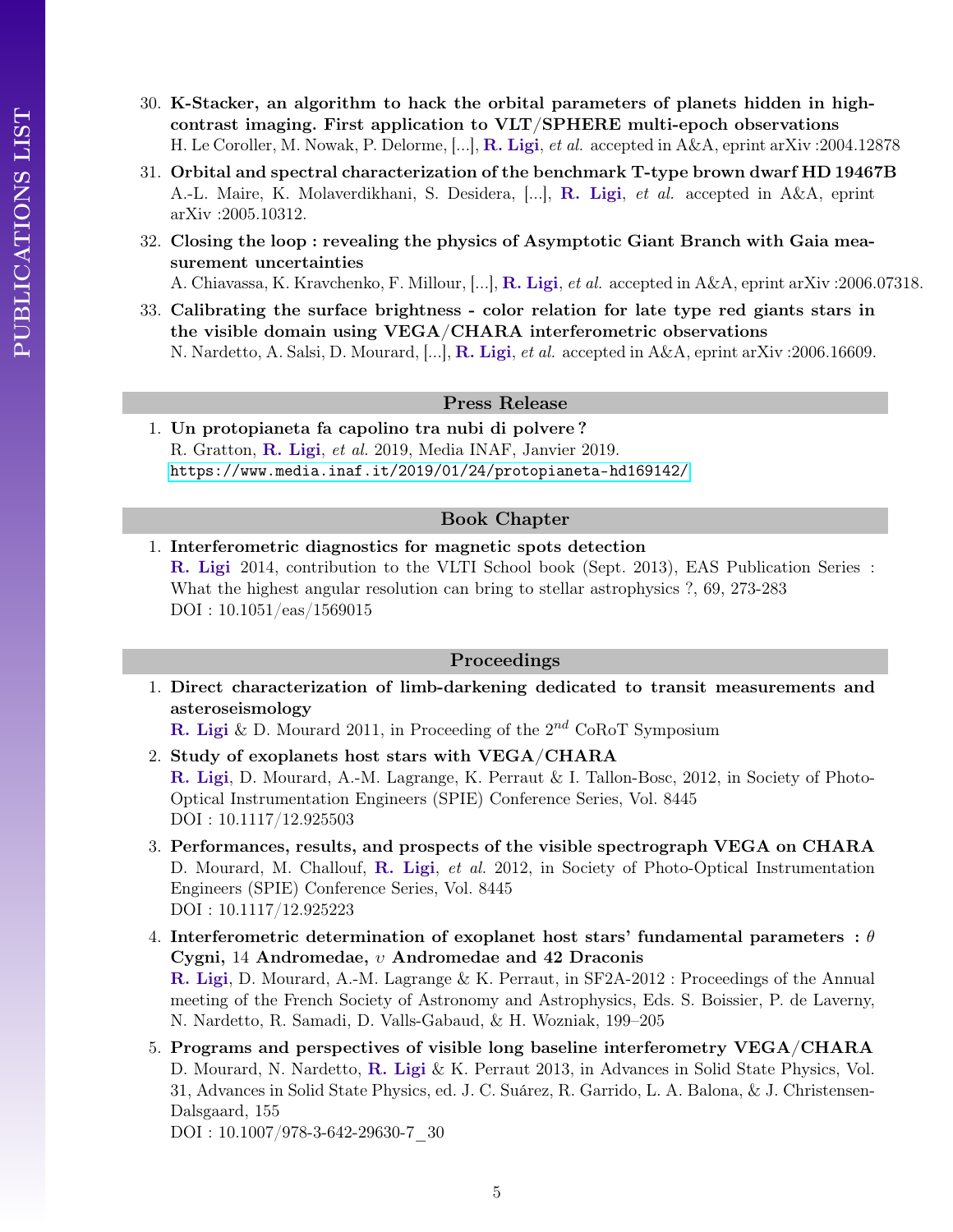- 6. Modeling transiting exoplanets and spots for interferometric studies R. Ligi, D. Mourard, K. Perraut, et al. 2013, in IAU Symposium, Vol. 302, 202–205 DOI : 10.1017/S1743921314002087
- 7. Impact of stellar activity on the determination of fundamental parameters with interferometry

R. Ligi, D. Mourard, A.-M. Lagrange, K. Perraut & A. Chiavassa, in SF2A-2014 : Proceedings of the Annual meeting of the French Society of Astronomy and Astrophysics, Eds. J. Ballet, F. Martins, F. Bournaud, R. Monier & C. Reylé, 245-249

- 8. Review and latest news from the VEGA/CHARA facility N. Nardetto, D. Mourard, K. Peraut, I. Tallon-Bosc, A. Meilland, P. Stee, R. Ligi et al. in SF2A-2014 : Proceedings of the Annual meeting of the French Society of Astronomy and Astrophysics, Eds. J. Ballet, F. Martins, F. Bournaud, R. Monier & C. Reylé, 501-504
- 9. Disentangling stellar activity from exoplanetary signals with interferometry R. Ligi, D. Mourard, A.-M. Lagrange, K. Perraut & A. Chiavassa 2015, European Physical Journal Web of Conferences, 101, 05004 DOI : 10.1051/epjconf/201510105004
- 10. Mass and radius of a transiting exoplanet : a Bayesian approach, with application to 55 Cnc e

A. Crida & R. Ligi, in European Planetary Science Congress 2017, held 17-22 September, 2017 in Riga Latvia, id. EPSC2017-546.

### 11. The system of HD169142 seen by SPHERE/VLT

R. Ligi, A. Vigan, R. Gratton, et al. 2017, in SF2A-2017 : Proceedings of the Annual meeting of the French Society of Astronomy and Astrophysics, Eds. C. Reylé, P. Di Matteo, F. Herpin, É. Lagadec, A. Lancon F. Royer (eds), 337-341.

- 12. The characterisation of exoplanetary systems with high angular resolution R. Ligi, in SF2A-2018 : Proceedings of the Annual meeting of the French Society of Astronomy and Astrophysics, P. Di Matteo, F. Billebaud, F. Herpin, N. Lagarde, J.-B. Marquette, A. Robin, O. Venot (eds), 479-483.
- 13. Mass, Radius, and Composition of the Transiting Planet 55 Cnc e : Using Interferometry and Correlations

A. Crida, R. Ligi, C. Dorn & Y. Lebreton, in SF2A-2018 : Proceedings of the Annual meeting of the French Society of Astronomy and Astrophysics, P. Di Matteo, F. Billebaud, F. Herpin, N. Lagarde, J.-B. Marquette, A. Robin, O. Venot (eds), 485-488.

14. Precise characterisation of the 55 Cnc and HD219134 transiting exoplanetary systems

R. Ligi, C. Dorn, Caroline, A. Crida & F. Borsa, in American Astronomical Society, Extreme Solar Systems 4, id. 319.11. Bulletin of the American Astronomical Society, Vol. 51, No. 6

#### 15. Atmospheric Rossiter-McLaughlin effect of KELT-9 b

M. Rainer, F. Borsa, Francesco, A. Bonomo, [...] R. Ligi, et al. 2019, American Astronomical Society, Extreme Solar Systems 4, id. 326.35. Bulletin of the American Astronomical Society, Vol. 51, No. 6

16. New estimates on Super-Earths HD 219134 b  $\& c :$  Is planet b a magma ocean planet ?

R. Ligi, C. Dorn, & A. Crida, in EPSC-DPS Joint Meeting 2019, held 15-20 September 2019 in Geneva, Switzerland, id. EPSC-DPS2019-840

17. From the star to the transiting exoplanets : Characterisation of the HD 219134 system